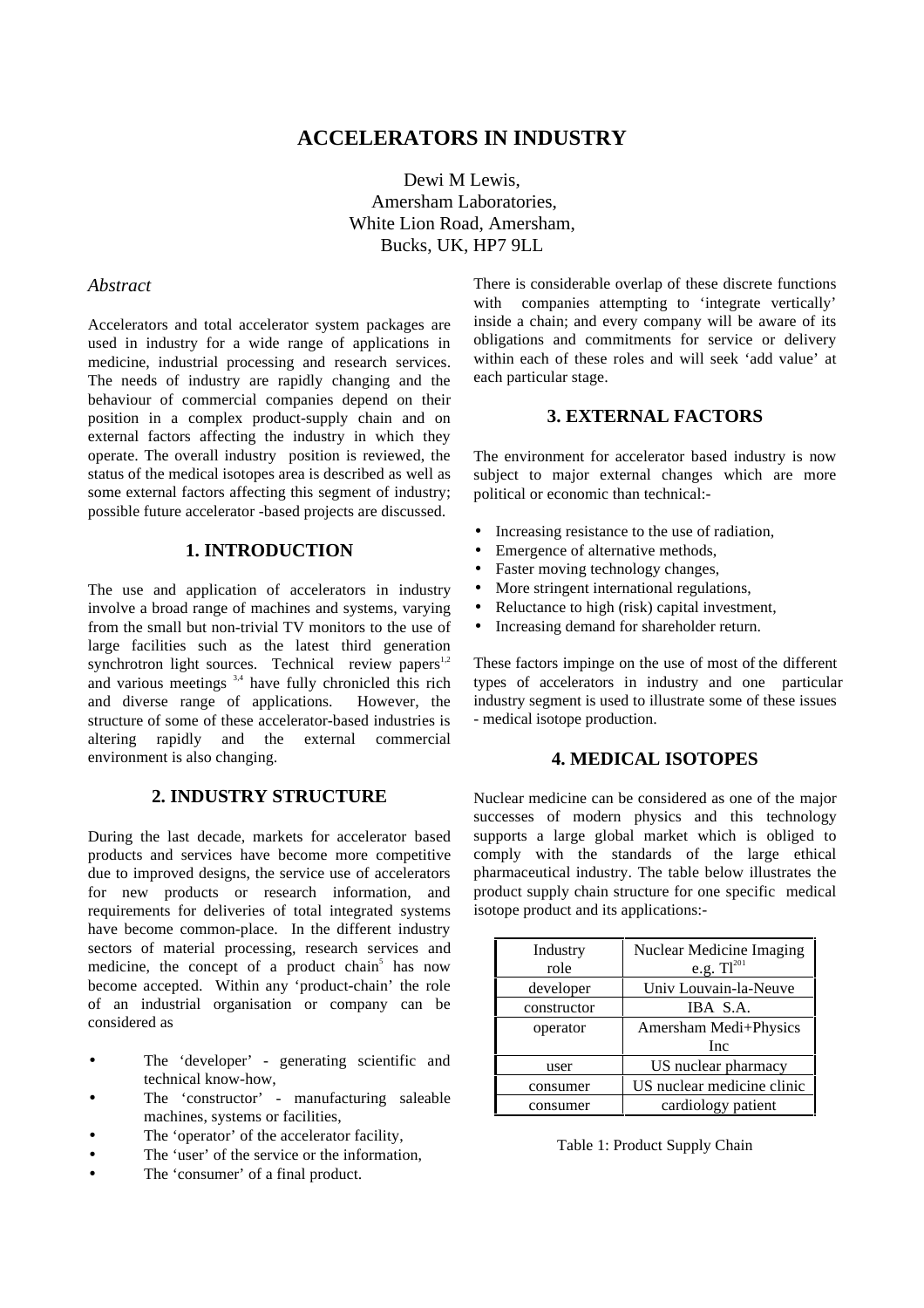Isotope based medical products or radio-pharmaceuticals can be divided into four separate categories:-

- diagnostic imaging with PET isotopes,
- nuclear medicine imaging,
- therapy using sealed sources,
- therapeutic radiopharmaceuticals.

# **5. POSITRON EMISSION TOMOGRAPHY**

The short-lived PET imaging isotopes  $C^{11}$ ,  $N^{13}$ ,  $O^{15}$ , and  $F<sup>18</sup>$  all possess high sensitivity, excellent spatial resolution and low radiation dose for the imaging of functional and metabolic processes within the human body<sup>6</sup>. However, purchase of a small PET cyclotron, its target chemistry system, a PET camera and all the necessary analytical instrumentation, leads to a very expensive imaging technique requiring significant specialist attention. The lack of patent protection on PET isotopes and the absence of pharmaceutical licences have left this technique in the domain of clinical research centres. However,  $F^{18}$ -deoxyglucose has become so useful as a tracer, that distribution by industry of the isotope  $F<sup>18</sup>$  has just started in several countries.

# **6. PRODUCTION CYCLOTRONS**

Historically, many medical imaging isotopes had been produced by positive ion cyclotrons with internal targetry or with low intensity external beams. The power limitation presented by electrostatic extraction devices was effectively removed in third generation machines by new technology - negative ion extraction. At present, all the main radiopharmaceutical companies own one or more of these third generation, low power consumption cyclotrons, eg Cyclone 30, EBCO TR30, which operate at energies up to 30MeV and with extracted proton intensities between 300-500µA.

However, some exciting developmental work is being carried out on these compact cyclotron designs which can increase the output tenfold. In the wake of the recent high intensity record<sup>7</sup> of the PSI cyclotron complex where the general space charge barriers have been overcome using separated sector technology, these barriers for compact, industrial isotope producing cyclotrons are also being pushed aside. By using basic techniques such as improving the brightness of ion sources, introducing boosters into injection beam lines, optimising the inflection optics and injecting at higher energies, then much higher intensity, good quality, low emittance proton and deuteron beams can be accelerated. Further, enhancement of the RF systems, vacuum systems and extraction hardware are planned by the cyclotron manufacturers which will not require major redesign of the basic cyclotron configurations.

Already at TRIUMF, the EBCO TR30 has been upgraded to deliver  $1000\mu A$  intensity at extraction<sup>8</sup> and early trials with a test facility have indicated a possible available proton beam of  $2.1 \text{ mA}^9$ . Also, the original Cyclone 30, manufactured by IBA, is under development using a 'super-bright' ion source with a potential extracted beam of  $3mA^{10}$ .

These advances offer efficiency improvements for radiopharmaceutical production by reducing schedule times and consumption of raw material. Isotope production increases linearly with particle intensity; however it should be noted that with bombardment periods comparable to the isotope's half-life then the efficiency improvement can be greater than linear. The primary challenge to the isotope manufacturer will be to organise higher thermal capacity targets capable of sustaining extremely high power densities up to 10 KW.cm-2, without incurring high surface temperatures leading to volatilisation of the expensive isotopic target material. In addition, another major problem will be the design of beam line equipment with sufficient protection at these elevated power levels and also the resulting neutron increase will demand higher efficiency biological shields.

## **7. BRACHYTHERAPY**

Significant advances have been made in the use of isotopes for treatment of disease and particularly for the use of sealed radioactive sources inserted into the human body i.e. brachytherapy. So far, these isotopes have always been produced by neutron irradiation in research reactors. One clinical area that has become important is the treatment of prostate cancer which is the second most prevalent cancer in men in western countries. Its early treatment has proven to be very successful due to new screening procedures and to improved ultrasound guided brachytherapy methods<sup>11</sup>. Traditionally, the 60 day half-life,  $I^{125}$  isotope has been favoured but recently  $Pd^{103}$  has been shown to be effective for aggressive tumour growths indicated by higher Gleason numbers. The isotope  $Pd^{103}$  has only been made available in sufficient quantities because of the recent development of a high intensity cyclotron (by IBA) at 2mA 20MeV, albeit with internal beam.

#### **8. RADIONUCLIDE THERAPY**

In contrast to the rapid improvement of cyclotron capacity, development of new isotopes and new pharmaceutical products progresses slowly due to the constraints of the drug regulatory process for licensing. In order for isotope based nuclear medicine to succeed